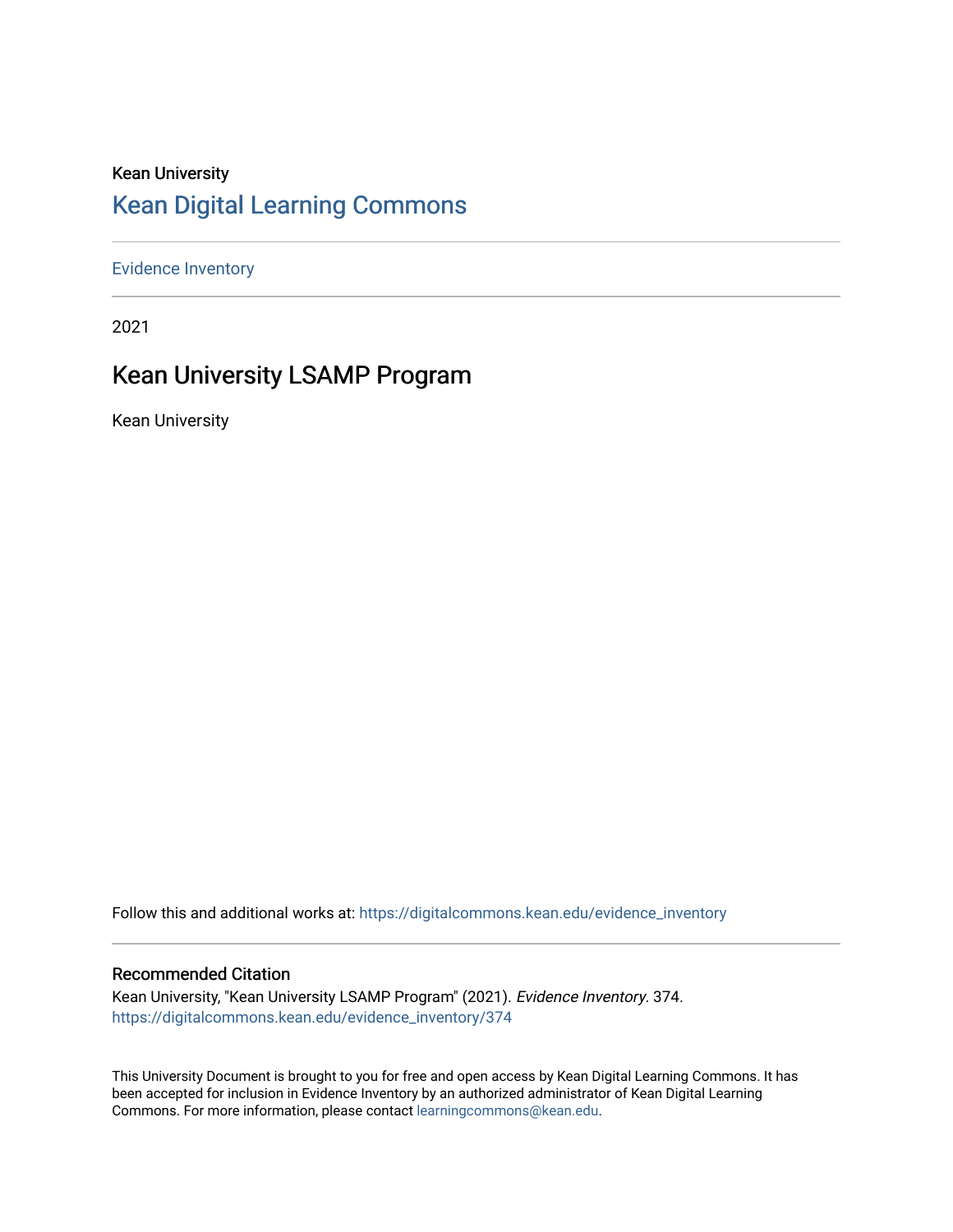## Kean University LSAMP Program

#### Abstract

Kean LSAMP Program description

#### Keywords

LSAMP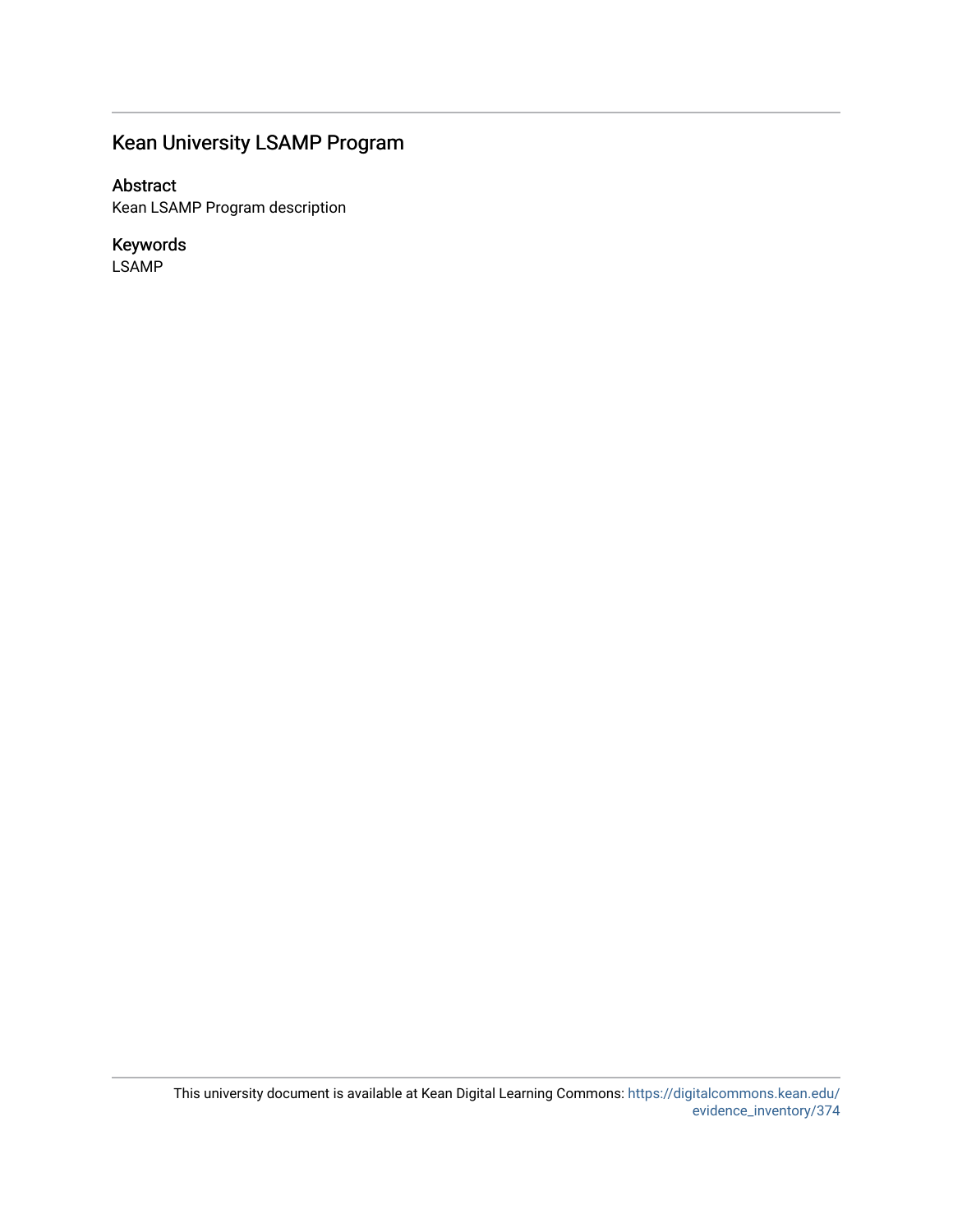# **LSAMP Program**

• [Division of Student Success and Retention](https://www.kean.edu/offices/student-success-and-retention)

## **What is the GS-LSAMP?**

The Garden State LSAMP program at Kean University provides support services at all levels to help New Jersey students interested in STEM (Science, Technology, Engineering and Mathematics) fields to become successful STEM majors, graduate students and professionals.

Participating Schools

## **NORTHERN CLUSTER:**

Montclair State University, William Paterson University, Farleigh Dickinson **University** 

## **CENTRAL CLUSTER:**

Rutgers-Newark, Kean University, New Jersey City University, Essex County **College** 

## **SOUTHERN CLUSTER:**

Rutgers-New Brunswick – School of Arts and Sciences, School of Engineering, School of Environmental Biology and Sciences

## **About LSAMP**

The National Science Foundation developed the **LSAMP** (Louis Stokes Alliance for Minority Participation) to increase the number of professionals from minority groups who are traditionally underrepresented in the STEM fields. The Garden State LSAMP (GS-LSAMP) program provides New Jersey students interested in non-medical STEM fields with a supportive learning community and access to extensive resources to facilitate academic and career success. The GS-LSAMP at Kean University is part of an alliance of nine neighboring colleges and universities in New Jersey that provide local students with valuable opportunities for enrichment, research and employment.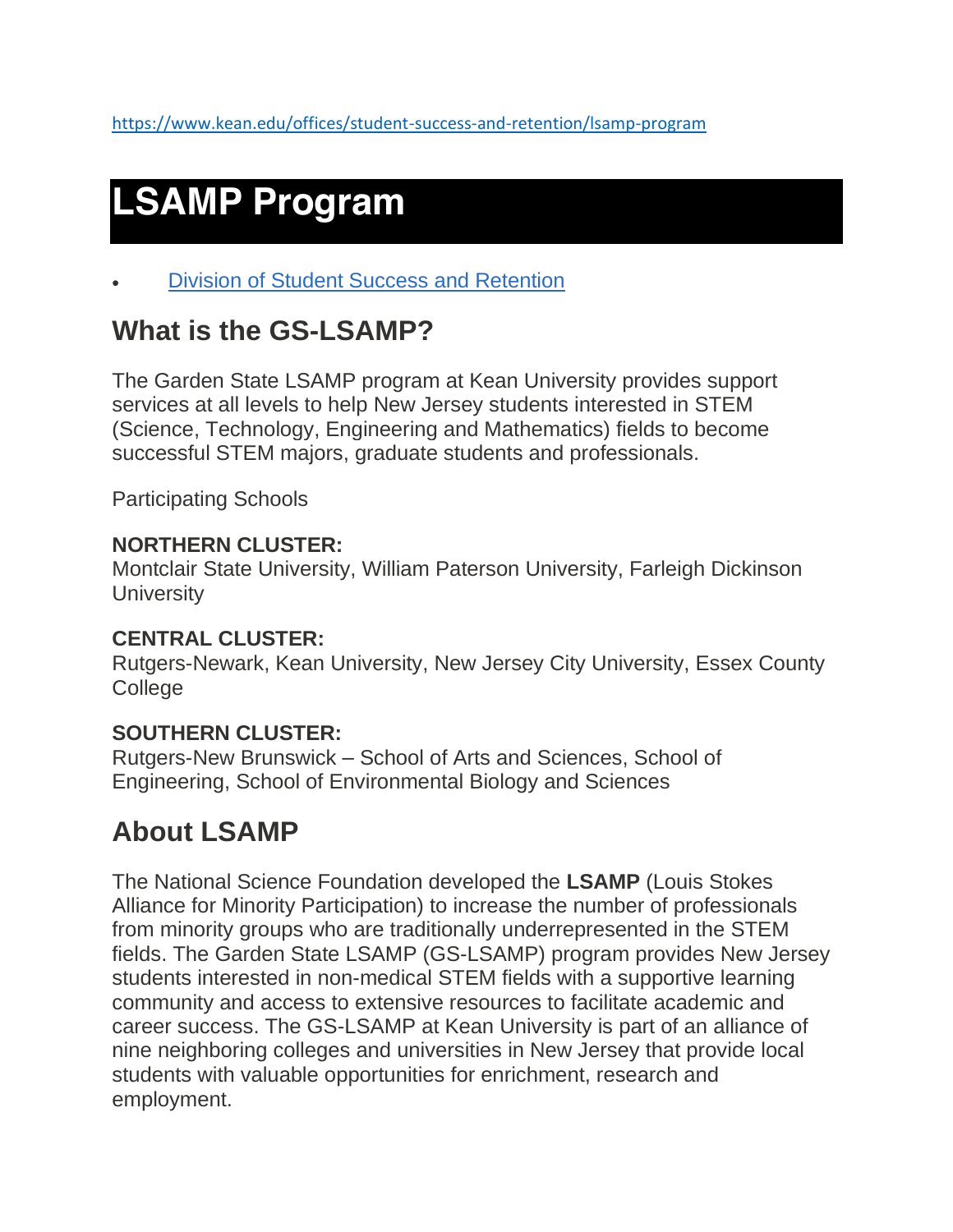# **Benefits of GS-LSAMP**

Kean University GS-LSAMP scholars have access to valuable resources to help them earn a degree in a STEM field. Graduates are well prepared to pursue graduate studies and to succeed in the increasingly competitive global job market. LSAMP includes:

- **Learning community** of students who help each other succeed
- *Counselors* who help students choose courses and programs of interest

**Stipends** for tutoring, study groups, research and community service initiatives

• *Hands-on research* experiences using Kean's state-of-the-art laboratories on campus

• *Access* to the greater LSAMP community through conferences and networking

- *Internship* support and opportunities
- *GRE* practice workshops
- *Graduate school* preparation assistance
- *Career development* training and resources
- *Tutoring* in mathematics, chemistry, physics and cell biology

GS-LSAMP scholars may also qualify to earn financial support to participate in international programs. The "Bridges to the Doctorate" program allows students to take classes at any one of a number of universities, provides